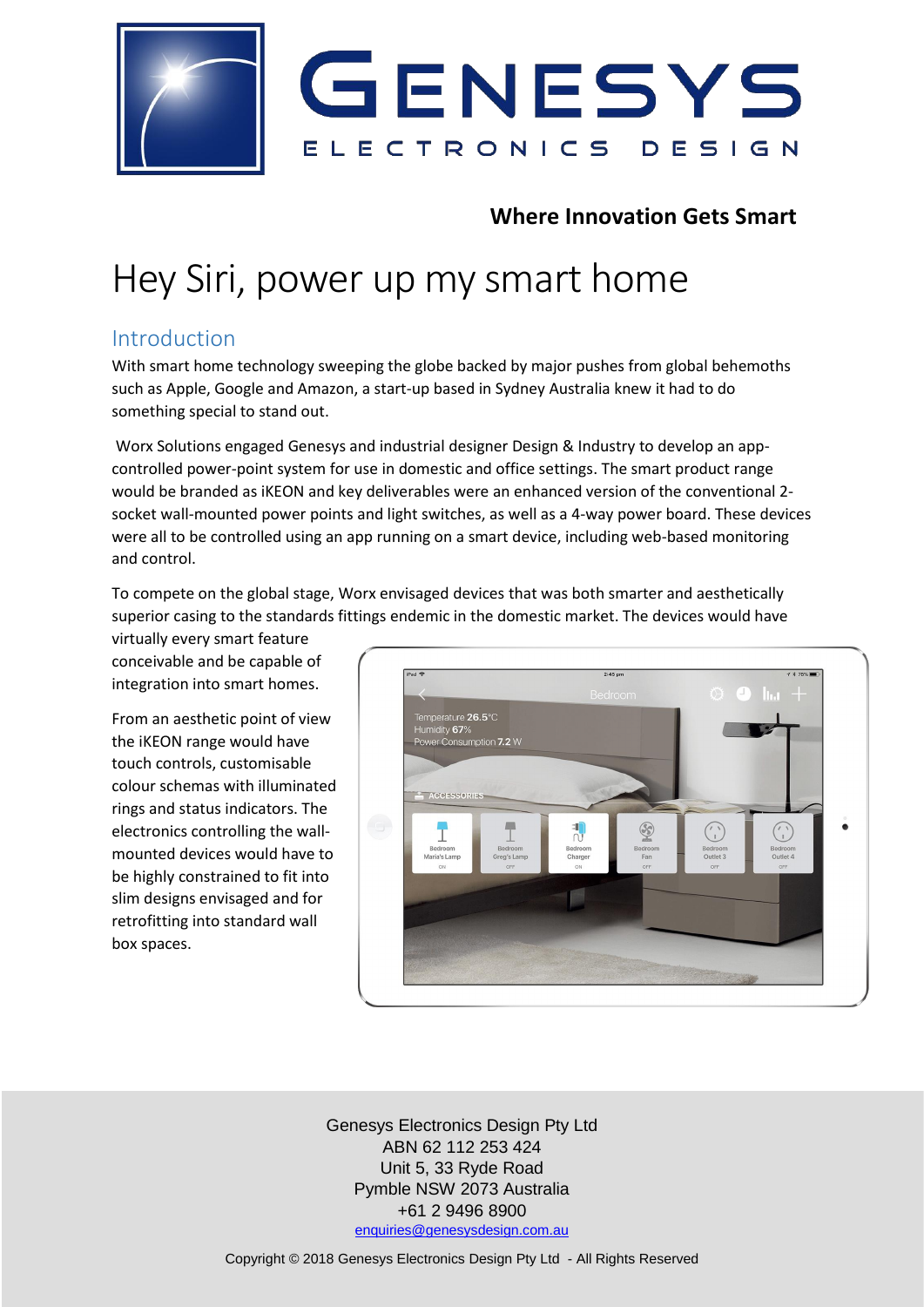

# Features

Genesys worked closely with Worx in refining what was possible and defining the full set of features for iKEON, which included:

- Voice control using key words to trigger an automated sequence of events, such as turning on particular lights, heaters and power points.
- Remote control of all power points and light switches.
- End-to-end encryption of communication
- Geo-location automation, allowing devices to turn on as you approach home according to your pre-programed scenes
- Customisable colour schema for illuminated rings and status indicators
- Power plugs remain inactive until approved plugs are inserted, with password activated locks on power outlets
- Built in timers and event schedules for all points of connection
- In built proximity sensors to active devices and using the iKEON illuminating rings as a night light
- Inbuilt temperature and humidity sensors
- Monitoring of power used by every device and automatic power on/off function to minimise energy consumption and avoid overcharge of electronics
- Devices double up as temperature and humidity sensors to automate control of your HVAC system
- In-built surge protection

A decision was made early in the project to align the devices to Apple's smart home system called HomeKit. This means the customer can integrate the smart devices into their smart home network. With a simple voice command they can execute any pre-programmed scene, from turning on the kettle or turning off a ceiling fan. For example, in the evening they can simply say "Hey Siri, Good Night" to turn off all the lights in the house.

#### Solution

The HomeKit alignment required establishing an Apple Mfi development environment and taking all necessary steps to ensure the product could join the Apple ecosystem.

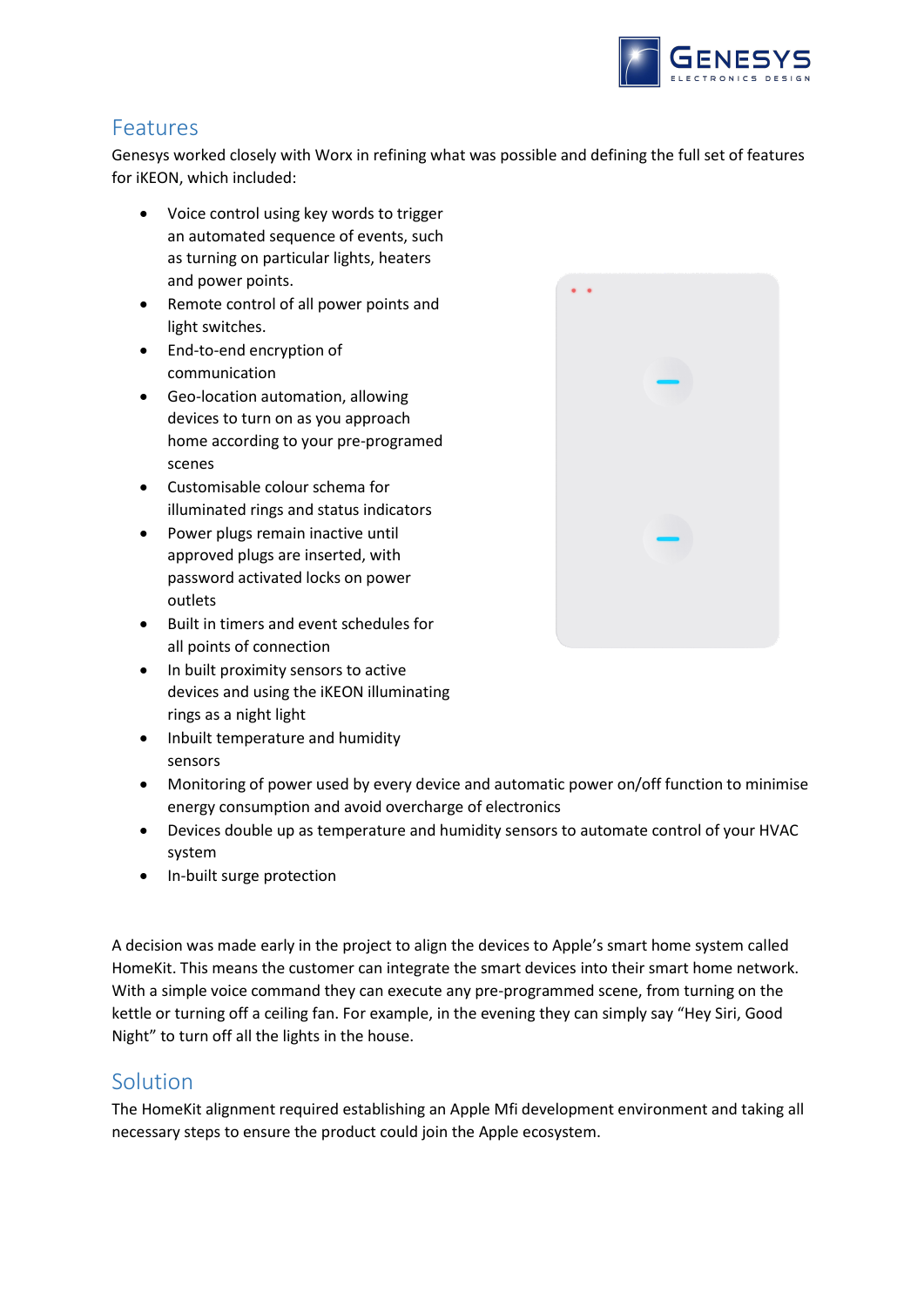

This immediately dictated a number of technology choices including the use of Apple's authentication coprocessor for encryption, the choice of Marvell's WMSDK operating system for the microcontroller operating system and Marvell's software development kit to manage the HomeKit requirements. Support for Apple HomeKit Support entailed secure flash, over the air updates, creating a Wi-fi connection, including support for Apple Wi-Fi Accessory Configuration mode.

The solution developed by Genesys was primarily a power control system driven by a microcontroller with integrated flash program memory and RAM. The platform included a power monitor for power-on reset and brownout detection, four reduced-power sleep modes, timers for preprogramed event management and XYZ for ABC.

A battery-backed real time clock to facilitate data logging, events and alarms to be time stamped. Logged files are retrievable via a smart phone application.

All devices are configurable via Apple's WAC mode using a hosted website with the device acting as a Wi-Fi hotspot in setup mode.

Peripheral devices included an on-board temperature sensor Tri-colour LEDS supported the user interface. For touch control, capacitive touch buttons were including, with trailing edge lamp dimmers. The plugboard would include a resettable circuit breaker and Qualcomm Quick Charge 3.0 compliant USB ports. The light switch also operates as a dimmer, on up to four circuits and includes filtering for off-peak signals.

The devices were all designed for operation in markets around the world including Australia, North America, Europe and South East Asia. This meant adhering to a range of product and electrical safety standards from those regions, including those related to electromagnetic capability, restriction of hazardous substances and environmental controls on electronic waste.